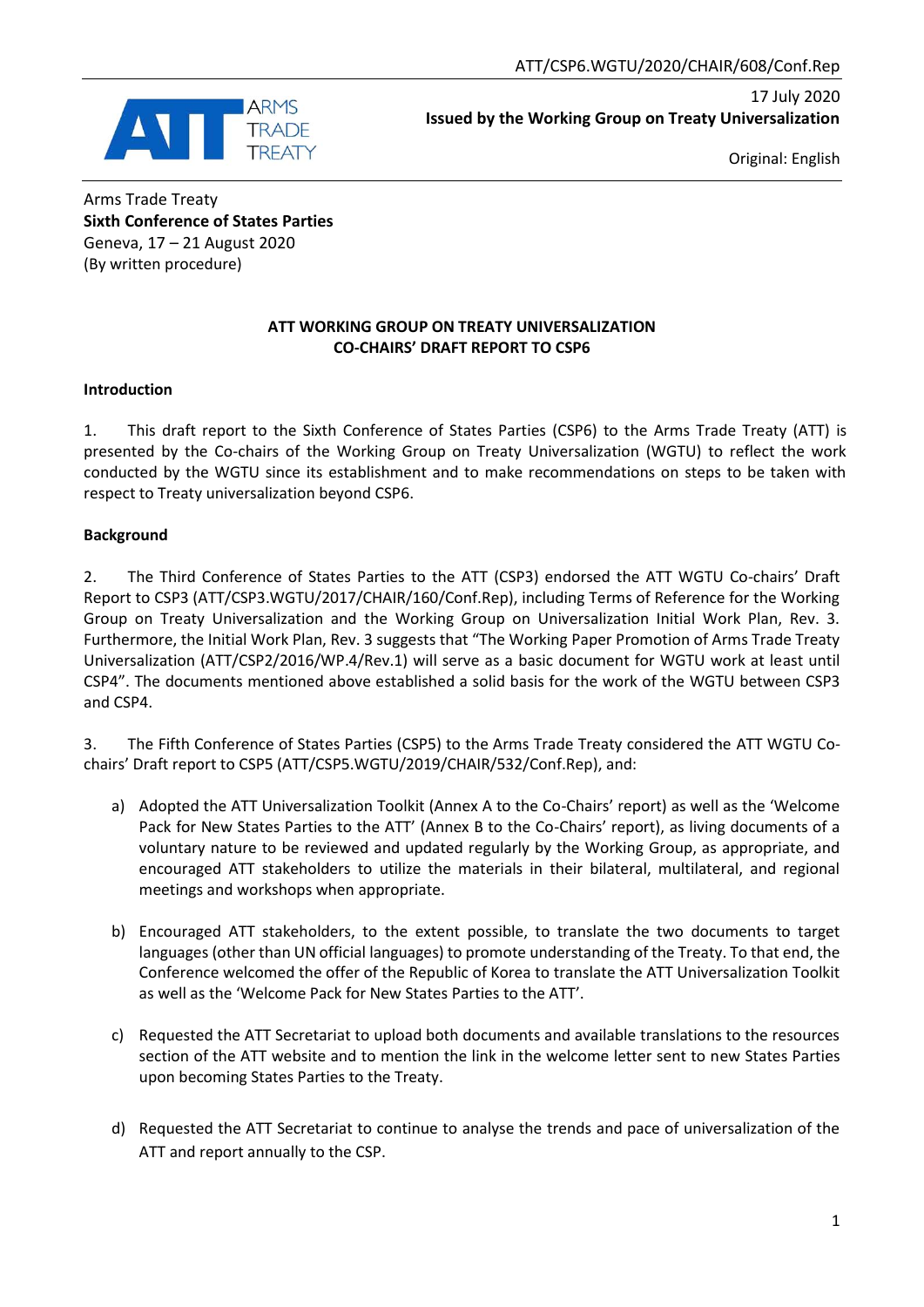e) Encouraged continue regular exchanges of views among the CSP President, Co-Chairs of the WGTU, the VTF Chairperson and civil society representatives on the promotion of ATT universalization.

4. The decision of CSP5, derived from the draft report of the WGTU Co-Chairs for CSP5 mentioned above, established a solid basis for the work of WGTU in the lead up to CSP6.

## **Appointment of WGTU Co-chairs**

5. CSP5 mandated the CSP6 President with the responsibility of facilitating the work of the Working Group until the next annual ordinary session of the Conference (CSP6). On 30 October 2019, the CSP6 President appointed Ambassador Jānis KĀRKLIŅŠ (Latvia, CSP5 President) as the Co-chair of the WGTU with a view to build on the work of previous Co-chairs of the WGTU.

## **Preparation for the First Meeting of the WGTU**

6. In order to facilitate the work of the WGTU, the Co-chairs issued the WGTU Work Plan (ATT/CSP6.WGTU/2020/CHAIR/581/M1.WorkPlan) on 20 January 2020 that set out the work for the WGTU and possible topics for deliberation during the WGTU meetings in the period leading up to CSP6.

## **First Meeting of the WGTU**

7. The WGTU held its first meeting on 05 February 2020 in Geneva, at the Palais des Nations, Geneva (Room V). The meeting was attended by representatives of 58 States, 2 international organisations, 1 regional organisation, 6 civil society organisations and 4 industry organisations.

8. The following aspects were discussed during the meeting:

- a. The two Co-chairs highlighted their respective and joint universalization activities since CSP5 in Geneva and New York. They took advantage of key events such as the UNGA First Committee meeting in New York, and carried out bilateral and multilateral meetings, side events and briefings.
- b. The President of the CSP6 also highlighted his plans of launching a media campaign. This campaign started by playing an ATT outreach video, made by the Argentinian Presidency with the assistance of the Government of the Republic of Korea, during the high-level segment of the Conference on Disarmament (24 - 26 February 2020). The video was also uploaded to the YouTube platform with the assistance of the ATT Secretariat.
- c. The Head of the ATT Secretariat provided an update on the status of ratifications of the Treaty, as well as accessions and signatures, and noted that the rate of ATT universalization compares favourably with trends observed with respect to other instruments.
- d. Representatives of some States Parties provided updates on their universalization activities since CSP4 to date. They shared information on domestic legislative processes and status, bilateral meetings on export controls, regional workshops, as well as assistance received and provided.
- e. The Republic of Korea informed participants that it has earmarked funds to translate the 'ATT Universalization toolkit' and 'welcome pack' into Asian languages. The Republic of Korea indicated it is in the process of selecting target languages, with prior consultations with the states concerned.
- f. Mexico underlined, among other things, the importance of CIFTA in this region as a tool for carrying out ATT promotional activities between the latinoamerican countries.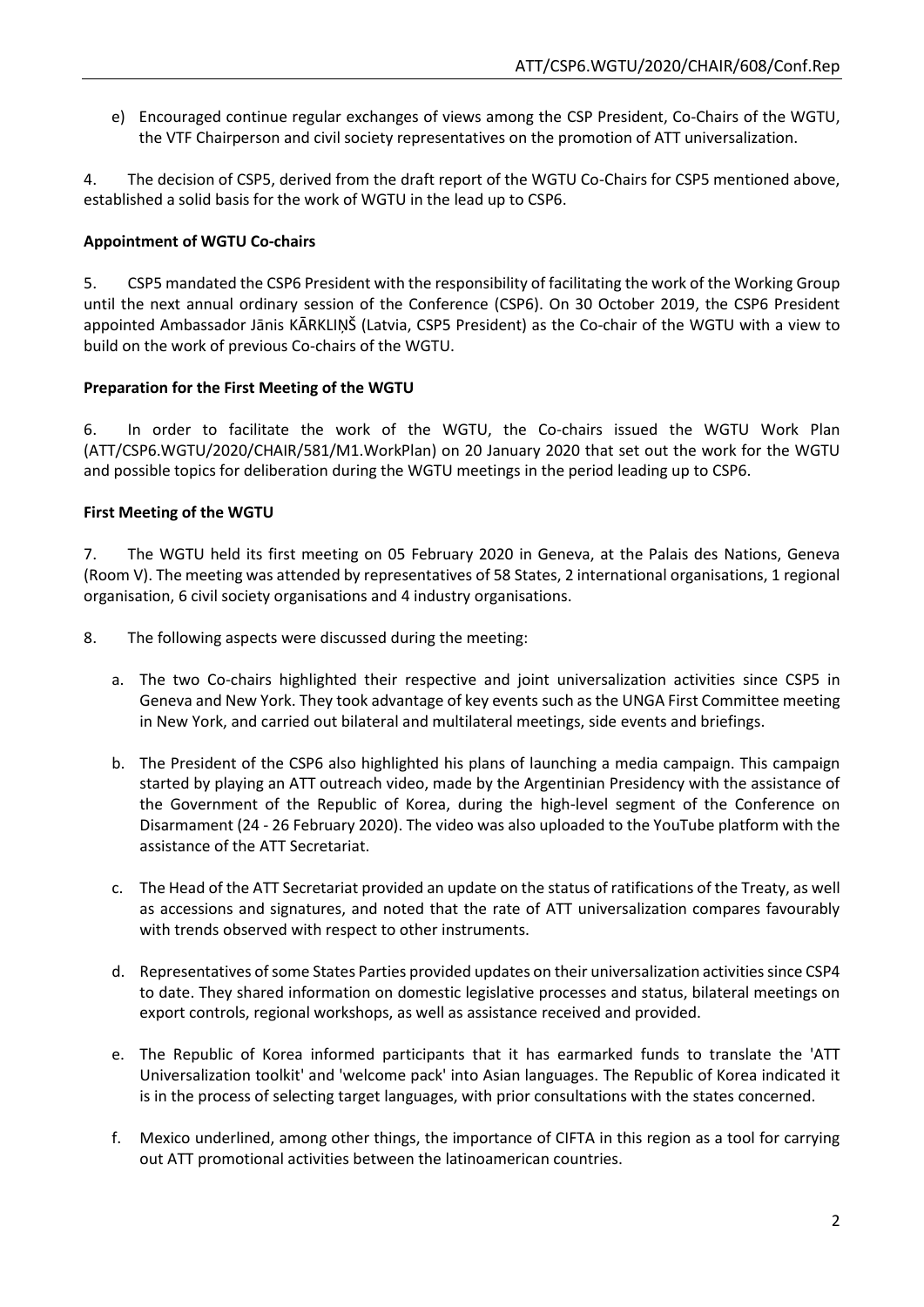- g. Palestine regretted the fact that a number of major arms exporters and importers are not yet party to the treaty and called upon those States to do so, as responsible arms transfers represent a humanitarian imperative and is an essential step towards maintaining international peace and security.
- h. Control Arms Coalition presented on civil society efforts to promote ATT universalization globally through public awareness campaigns, roundtables with parliamentarians, workshops and other events. At the same time, Control Arms described the efforts made to support capacity building in states that seek to join the ATT.

9. Universalization was also discussed under other agenda items. In the context of deliberations on the Voluntary Trust Fund (VTF), some delegates highlighted the importance of the VTF in promoting universalization and the synergies between universalization efforts and VTF outreach activities.

# **Second Meeting of the WGTU**

10. The second meeting of the WGTU was scheduled to take place on 15 April 2020, with the intention of building on and take forward the discussions of the February meeting. However, as announced by the President of CSP6 in his letter of 18 March 2020, the ATT meetings scheduled to take place in April 2020 were cancelled due to the COVID-19 outbreak.

# **Update on universalization outreach**

11. WG co-chairs continued promoting the universalization of the Treaty during relevant UN meetings or regional meetings. For example, Latvia's ambassador to UN in New York addressed the ATT universalization, and relevance of the ATT in curbing the gender-based violence at a Seminar "Changing Face of Terrorism and Extremism: Practical Responses" in Nairobi/Mombasa on 18-19 February 2020, organized by the Government of Kenya. The seminar was attended by the ministers of Foreign Affairs, Defense and Interior of Kenya, director of UNCCT, and Permanent Reprepresentaives of twenty (25) countries. Latvia's ambassador to the UN in Geneva promoted universalization of the ATT on the margins of the 2020 High Level segment of the Human Rights Council in Geneva.

# **Status of Participation**

12. In light of the fact that CSP6 will be conducted by written procedure, and the ATT Secretariat will not have an opportunity to give a live presentation to participants on the status of ratifications of the Treaty, as well as accessions and signatures, the WGTU Co-chairs asked the ATT Secretariat to prepare a written update on the status of participation in the Treaty. This is included in Annex A to this report.

13. The WGTU Co-chairs are pleased to welcome China, the Maldives and Namibia as States Parties to the Treaty.

# **WGTU Recommendations**

14. On the basis of the WGTU mandate issued by CSP2 and on the strength of the exchange of views and discussions during the WGTU meeting in February, the WGTU Co-chairs will, moving forward:

- a. Encourage ATT stakeholders, to the extent possible, to translate the ATT Universalization Toolkit as well as the 'Welcome Pack for New States Parties to the ATT' and to utilize the materials in their bilateral, multilateral, and regional meetings and workshops when appropriate.
- b. Request the ATT Secretariat to continue to analyse the trends and pace of universalization of the ATT and report annually to the CSP.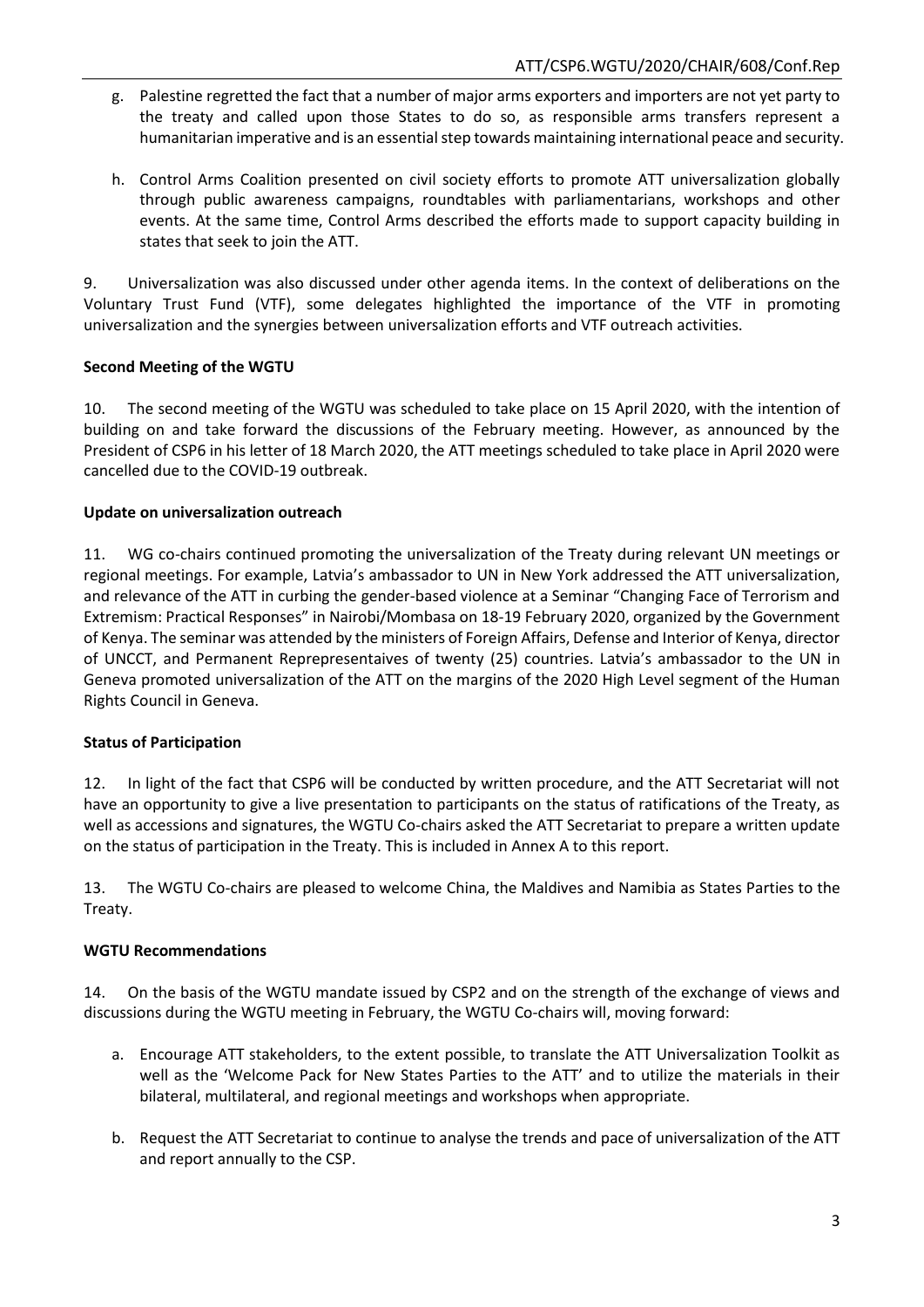c. Continue to conduct regular exchanges of views among the CSP President, Co-Chairs of the WGTU, the VTF Chairperson and civil society representatives on the promotion of ATT universalization.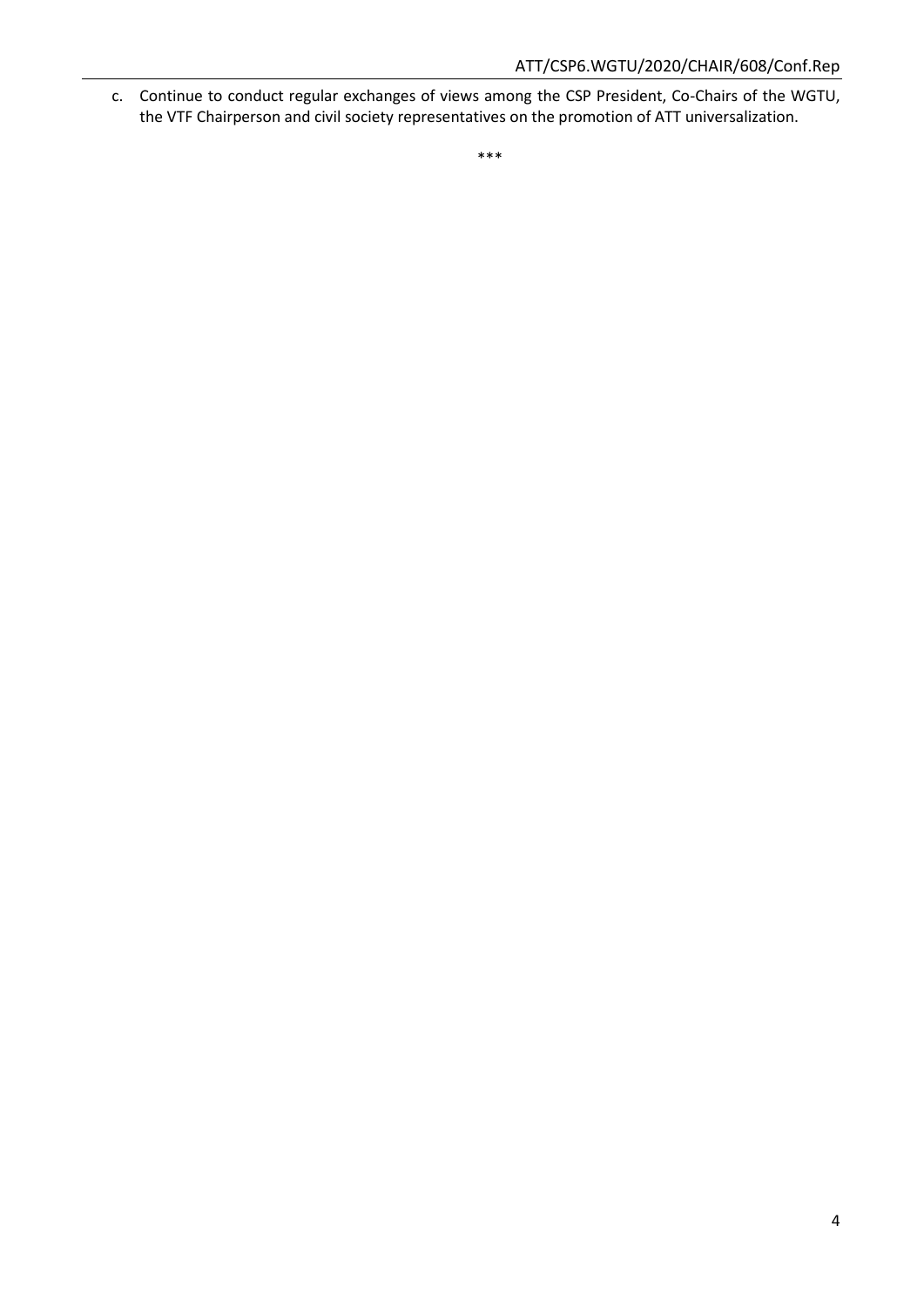#### **ANNEX A**

## **STATUS OF PARTICIPATION AS AT 17 JULY 2020**

#### **Table 1. General overview**

|                                                                                             | No.            |
|---------------------------------------------------------------------------------------------|----------------|
| <b>States Parties</b>                                                                       | 107            |
| Signed and ratified                                                                         | 94             |
| Signed and approved                                                                         | $\overline{2}$ |
| Signed and accepted                                                                         | $\overline{2}$ |
| Acceded                                                                                     | 9              |
| States that have signed but not ratified, approved, or accepted                             | 31             |
| States that have signed but indicated they do not intend to become a party to<br>the Treaty | $\mathbf{1}$   |
| States that have not joined                                                                 | 55             |



## **Chart 1. Overview of the status of participation**